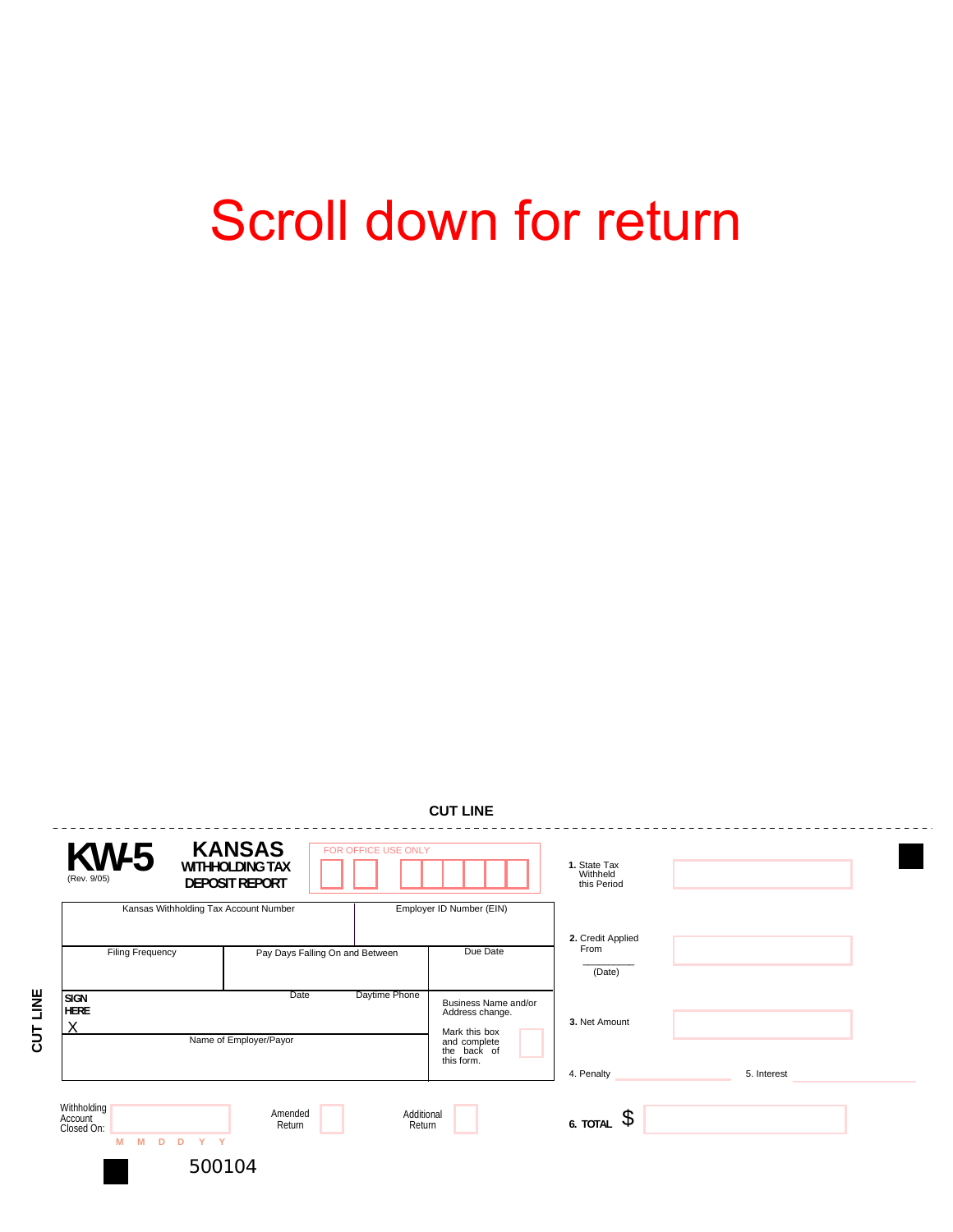## Scroll down for return

**CUT LINE**  500804CUT LINE **CUT LINE**  New Business Name **Effective Date CHANGE OF BUSINESS NAME CHANGE OF** New Street Address **CHANGE OF** Close all accounts New Street Address **ADDRESS** and the close only withholding the close only withholding account New P.O. Box City and the City State State State State State State State State State State State State State State State State State State State State State State State State State State State State State State State State State State